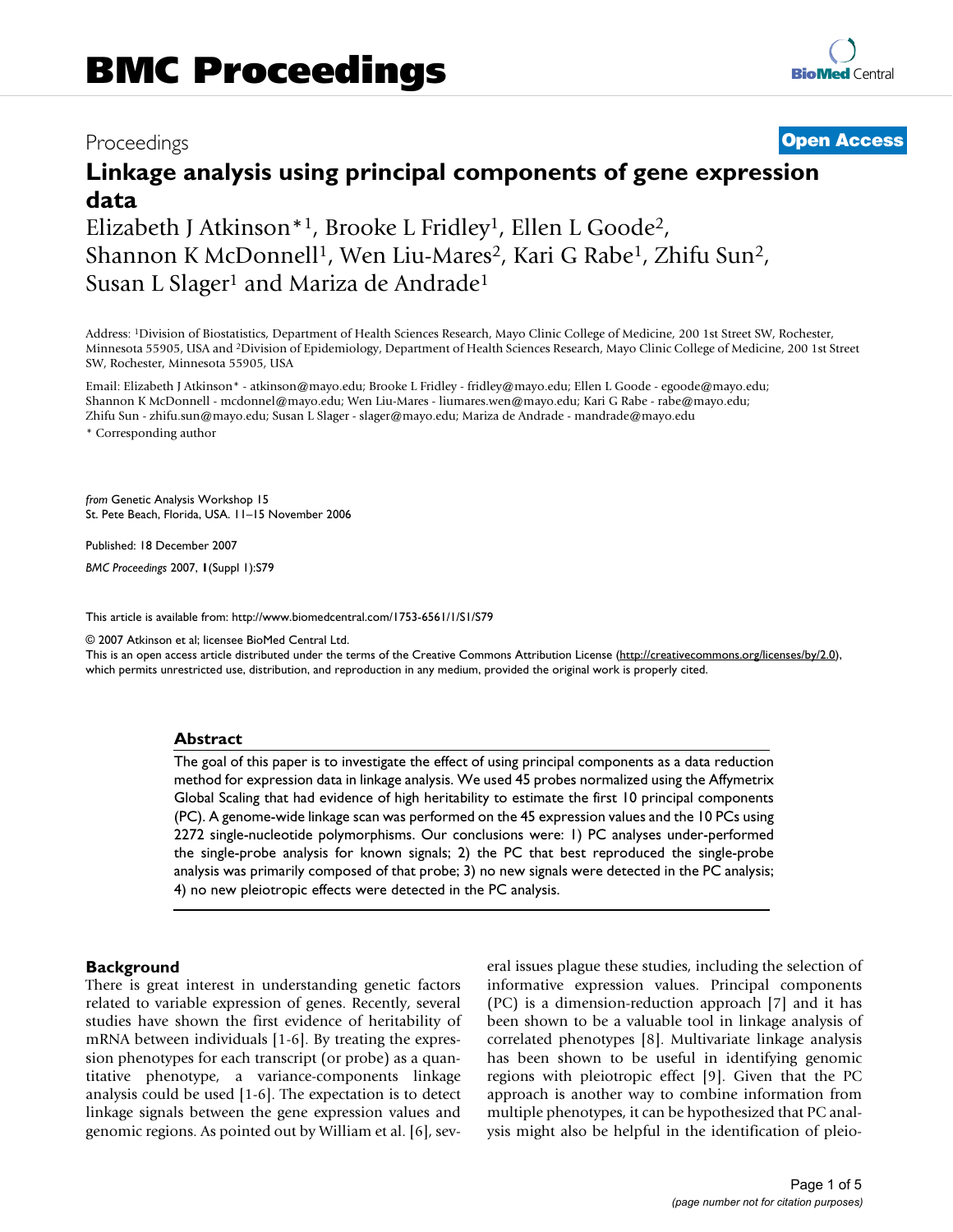tropic effects. Because of the large number of expression phenotypes in the Genetic Analysis Workshop 15 (GAW15) Problem 1 data set, we first selected the most genetically informative phenotypes based on those with high heritability estimates [10]. In this paper, we examine whether combinations of correlated expression phenotypes improved the linkage signals using PC and whether the PC results suggest new pleiotropic effects.

# **Methods**

#### *Data*

The GAW15 Problem 1 CEPH (Centre d'Etude du Polymorphisme Humain) data consisted of 196 participants from 14 three-generation pedigrees with 14 individuals per family, 4 grandparents, 2 parents, and 8 offspring. Two hundred and seventy-six arrays including data on 3554 probe sets on the Affymetrix Human Focus Arrays were provided by GAW15. These probe sets had been selected as those with greatest inter-individual variability from a total of 8500 probe sets [2].

# *Selection of phenotype subsets*

To increase the number of informative phenotypes, we excluded genes whose expression had little variation (standard deviation ≤0.3) and low call rates (absent calls >90%) across samples; 3306 phenotypes (probe sets) remained. We further reduced the number by identifying those that were most likely to be genetic based on heritability estimates from a polygenic model, resulting in 45 phenotypes. Additional details of the selection process can be found in de Andrade et al. [10].

# *Principal components*

Principal-components (PC) analysis is a data reduction technique in which each component is a linear combination of the phenotypes, each PC describing as much variability of the phenotypes as possible [7]. Because the 45 phenotypes are on a common scale, the decompositions were made using the unscaled covariance matrix. The first ten PCs accounted for 84% of the variance in the 45 phenotypes; 14 components would have been required to explain 90% of the variance.

#### *Genetic data*

For a subset of subjects, including founders, we observed a large number of missing genotypes. Recognizing that missing data can impact identity-by-descent (IBD) estimation [11] when there is linkage disequilibrium, we reduced the extent of linkage disequilibrium between single-nucleotide polymorphisms (SNPs) by removing SNPs with  $r^2 > 0.30$  using ldSelect [12]. Of the 2756 markers provided by GAW15, 2272 remained (mean spacing 1.2 cM). We then removed 2205 Mendelian inconsistencies (0.5% of matings/genotypes) primarily by removing the conflicting offspring genotypes. Multipoint IBD (MIBD)

sharing among pairs of relatives was calculated using SIMWALK2 [13].

### *Quantitative trait linkage analysis*

Prior to the linkage analysis, the 55 phenotypes (45 expression phenotype + 10 PCs) were normally transformed using the empirical normal quantile transformation [14], which has been shown to have increased power for variance-components analysis [15]. Variance-components linkage analyses were performed using the S-Plus/R library *multic* [16]. Sex was used as a covariate. We assessed the 55 phenotypes for evidence of linkage and considered "strong" linkage evidence as *p* < 10-9, which is comparable to Table 1 in Morley et al. [2], and "moderate" linkage evidence as  $p < 10^{-4}$  for comparison with the single probe analyses. Finally, for the 45 expression phenotype models, we used a screening tool proposed by de Andrade et al. [17] to estimate bivariate linkage results. For those phenotypes that suggested strong bivariate linkage using the screening tool, bivariate linkage analysis was also performed [18].

# **Results**

Figure 1 shows the relative weighting for the first five PCs. For each component, the bar height represents the relative influence of a particular probe. Also included is the gene and gene location associated with each expression phenotype. The first PC is dominated by probe 209480.at, which has a relative weighting of 0.979. This first probe was the only component to show any increased linkage signal, changing from a LOD of 9.0 to 10.7. One possible reason for this increase is that the first PC is composed of two phenotypes (209480.at, 204769.s.at) that are associated with the HLA region on chromosome 6. Figure 2 shows the linkage analysis for chromosome 6 using these two phenotypes. Separate lines are drawn for the two univariate analyses, the first PC, and the bivariate analysis using these probes.

Table 1 compares our results with those of Morley et al. [2]. They used the Affymetrix normalization method and their multipoint genome-wide linkage analysis was done using SIBPAL in S.A.G.E. [2]. Two of our six best linkage signals for the single phenotype analysis agreed with Morley's; four, including the HLA region identified using the PC approach, were not found by Morley. For the remaining nine top phenotypes identified by Morley et al., we were unable to compare the results because the specific phenotypes were not part of our final 45.

Additional review of all the bivariate estimates using the de Andrade screening approach showed only two new areas to investigate that would not have been previously flagged using a criteria of *p* < 10-9. The *DDX17* gene signal, identified by Morley using probe 208151.x.at (22q13.1),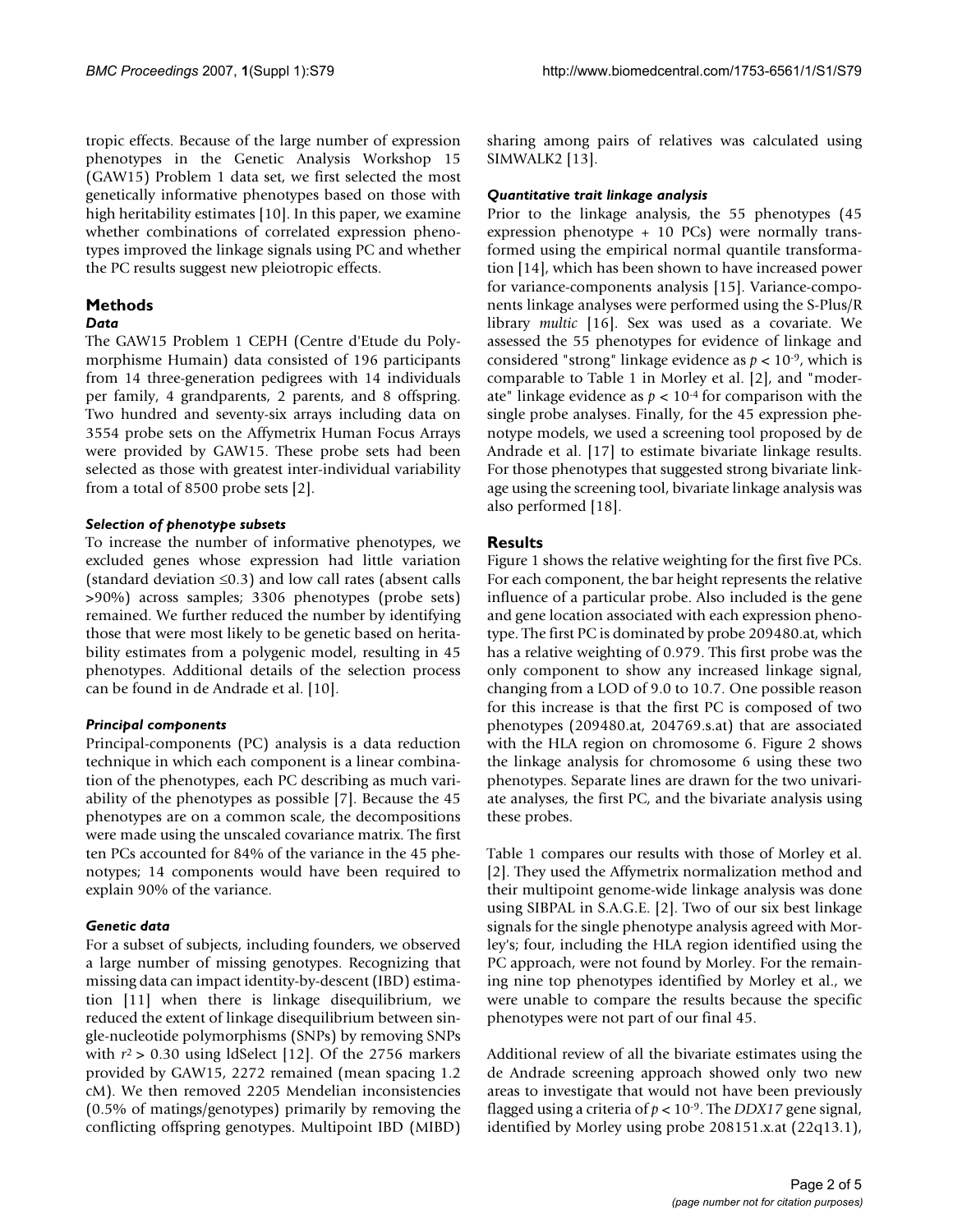| Gene               | Location                     | Probe       | Morley et al. [2]<br>b-value | Single probe |             |               | Principal components |            |             |               |
|--------------------|------------------------------|-------------|------------------------------|--------------|-------------|---------------|----------------------|------------|-------------|---------------|
|                    |                              |             |                              | <b>LOD</b>   | b-value     | Position (cM) | PC                   | <b>LOD</b> | b-value     | Position (cM) |
| CH <sub>13L2</sub> | D 3.3                        | 213060.s.at | $10^{-10}$                   | 11.6         | $10^{-12}$  | 111.8         | 3                    | 2.9        | $< 10^{-3}$ | 112.2         |
| ZP3                | $7q$                         | 210910.at   | $< 10^{-9}$                  | 13           | $10^{-14}$  | 75.6          | 4                    | 2.9        | $< 10^{-3}$ | 64.3          |
| <b>PSPHL</b>       | 7 <sub>p</sub> <sub>II</sub> | 205048.s.at | $10^{-10}$                   | 6.1          | $< 10^{-7}$ | 64.3          | 4                    | 2.9        | $< 10^{-3}$ | 64.3          |
| DDX17              | 22q13                        | 208151x.at  | $< 10^{-9}$                  | 5.9          | $10^{-7}$   | 43.4          | 5.                   | 1.2        | $10^{-2}$   | 47.7          |
| <b>UGT2B17</b>     | 4q13                         | 207245.at   | ---------                    | 8.3          | $10-9$      | 62.3          | 2                    | 7.1        | $10^{-8}$   | 63.9          |
| <b>LRAP</b>        | 5q15                         | 219759.at   | ---------                    | 8.1          | $< 10^{-9}$ | 99            | 4                    | 5.6        | $10^{-6}$   | 97.7          |
| <b>HLA-DOBI</b>    | 6p21.3                       | 209480.at   | ---------                    | 9            | $10^{-10}$  | 36            |                      | 10.7       | $10^{-11}$  | 34.2          |
| <b>HLA-DPBI</b>    | 6p21.3                       | 201137.s.at | .                            | 8.8          | $10^{-10}$  | 31.6          |                      | 3.8        | $10^{-4}$   | 38.3          |

**Table 1: Expression phenotypes with the strongest agreement and evidence of linkage for the Morley et al. [2], single-probe, and principal-components analyses**

The column "LOD" represents the maximum LOD scores in the chromosome where the genes are located with its respective *p*-values and positions in cM. The principal components results represent values at the same relative region as those found using the two other methods (single probe, Morley et al. [2]), even though the PC results are not composed of a single probe. The column "PC" lists the principal component that was used to find the maximum LOD score. The four bottom probes met our *p*-value < 10-9 criteria but did not appear on Morley's top 13 list. There were an additional 9 probes on Morley's list that were not in our top 45.



# **Figure 1**

**Principal component loadings**. Loadings of the first five principal components along with the associated gene and chromosome location.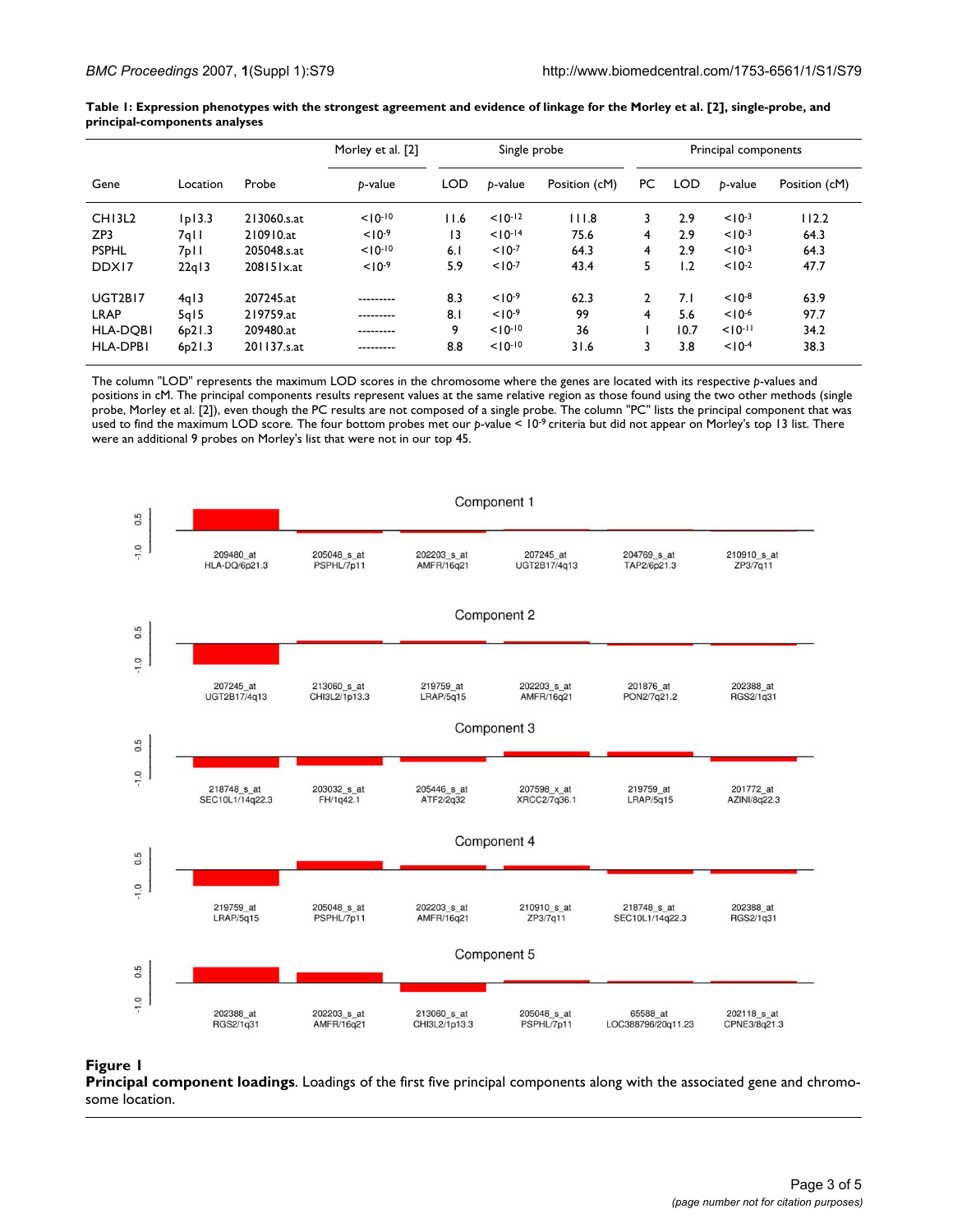

#### **Figure 2**

**Chromosome 6 linkage analysis**. Linkage results for chromosome 6 showing univariate analysis of two probes associated with the HLA region, the first principal component primarily composed of these two probes, and the bivariate analysis using these two probes.

was increased from  $p < 10^{-6}$  to  $p < 10^{-8}$  when used with probe 207598.x.at (*XRCC2*, 7q36) in a bivariate analysis. One area in chromosome 6 had a screening *p*-value of 10- 8 using probes 220386.s.at and 320.at but actual bivariate analysis yielded a *p*-value similar to the stronger of the phenotypes (10-6). Neither of these potential associations were strongly grouped in the first 10 PCs. The Dead/H Box 17 (*DDX17*) is a member of the DEAD box (asp-glu-alaasp/his) protein family of RNA helicases that are involved in diverse cellular functions including mRNA splicing, ribosome assembly, translation initiation, mRNA stability, and cell growth and division, and *XRCC2* is essential for the efficient repair of DNA double-strand breaks by homologous recombination between sister chromatids.

#### **Discussion**

We compared the total number of LOD scores greater than three across the genome for the first 10 PCs with the regions identified by each of the 45 phenotypes and found that in general, the PC analyses under-performed the single probe set analysis for known signals. The component that best reproduced the single probe set analysis (Component 1) was primarily composed of that probe set and also included another probe set that focused on that region. No new signals were detected using PCs despite the strong correlation between the probes. However, we observed a strong linkage signal on chromosome 6 in the HLA region when two probe sets from the HLA region were analyzed as bivariate traits. The two other increases in linkage signals from bivariate analysis that increased our list of interesting areas were not picked up using PCs.

#### **Conclusion**

We observed that although PC has been suggested as a potentially useful screening tool for identifying genes linked to a cluster of highly correlated variables/phenotypes, it was not helpful in identifying linkage signals in this data set. Based on this analysis, other data reduction techniques should be investigated.

#### **Competing interests**

The author(s) declare that they have no competing interests.

#### **Acknowledgements**

This research was partially funded by NIH grants R01HL71917 and CA94919.

This article has been published as part of *BMC Proceedings* Volume 1 Supplement 1, 2007: Genetic Analysis Workshop 15: Gene Expression Analysis and Approaches to Detecting Multiple Functional Loci. The full contents of the supplement are available online at [http://www.biomedcentral.com/](http://www.biomedcentral.com/1753-6561/1?issue=S1) [1753-6561/1?issue=S1.](http://www.biomedcentral.com/1753-6561/1?issue=S1)

#### **References**

- Schadt EE, Monks SA, Drake TA, Lusis AJ, Che N, Colinayo V, Ruff TG, Milligan SB, Lamb JR, Cavet G, Linsley PS, Mao M, Stoughton RB, Friend SH: **[Genetics of gene expression surveyed in maize,](http://www.ncbi.nlm.nih.gov/entrez/query.fcgi?cmd=Retrieve&db=PubMed&dopt=Abstract&list_uids=12646919) [mouse and man.](http://www.ncbi.nlm.nih.gov/entrez/query.fcgi?cmd=Retrieve&db=PubMed&dopt=Abstract&list_uids=12646919)** *Nature* 2003, **422:**297-302.
- 2. Morley M, Molony CM, Weber TM, Devlin JL, Ewens KG, Spielman RS, Cheung VG: **[Genetic analysis of genome-wide variation in](http://www.ncbi.nlm.nih.gov/entrez/query.fcgi?cmd=Retrieve&db=PubMed&dopt=Abstract&list_uids=15269782) [human gene expression.](http://www.ncbi.nlm.nih.gov/entrez/query.fcgi?cmd=Retrieve&db=PubMed&dopt=Abstract&list_uids=15269782)** *Nature* 2004, **430:**743-747.
- 3. Cheung VG, Spielman RS, Ewens KG, Weber TM, Morley M, Burdick JT: **[Mapping determinants of human gene expression by](http://www.ncbi.nlm.nih.gov/entrez/query.fcgi?cmd=Retrieve&db=PubMed&dopt=Abstract&list_uids=16251966)** [regional and genome-wide association.](http://www.ncbi.nlm.nih.gov/entrez/query.fcgi?cmd=Retrieve&db=PubMed&dopt=Abstract&list_uids=16251966) **437:**1365-1369.
- 4. Chesler EJ, Lu L, Shou S, Qu Y, Gu J, Wang J, Hsu HC, Mountz JD, Baldwin NE, Langston MA, Threadgill DW, Manly KF, Williams RW: **[Complex trait analysis of gene expression uncovers poly](http://www.ncbi.nlm.nih.gov/entrez/query.fcgi?cmd=Retrieve&db=PubMed&dopt=Abstract&list_uids=15711545)genic and pleiotropic networks that modulate nervous sys[tem function.](http://www.ncbi.nlm.nih.gov/entrez/query.fcgi?cmd=Retrieve&db=PubMed&dopt=Abstract&list_uids=15711545)** *Nat Genet* 2005, **37:**233-242.
- 5. Hubner N, Wallace CA, Zimdahl H, Petretto E, Schulz H, Maciver F, Mueller M, Hummel O, Monti J, Zidek V, Musilova A, Kren V, Causton H, Game L, Born G, Schmidt S, Muller A, Cook SA, Kurtz TW, Whit-taker J, Pravenec M, Aitman T|: [Integrated transcriptional profil](http://www.ncbi.nlm.nih.gov/entrez/query.fcgi?cmd=Retrieve&db=PubMed&dopt=Abstract&list_uids=15711544)**[ing and linkage analysis for identification of genes underlying](http://www.ncbi.nlm.nih.gov/entrez/query.fcgi?cmd=Retrieve&db=PubMed&dopt=Abstract&list_uids=15711544) [disease.](http://www.ncbi.nlm.nih.gov/entrez/query.fcgi?cmd=Retrieve&db=PubMed&dopt=Abstract&list_uids=15711544)** *Nat Genet* 2005, **37:**243-253.
- 6. William RBH, Cotsapas CJ, Cowley MJ, Chan E, Nott DJ, Little PFR: **[Normalization procedures and detection of linkage signal in](http://www.ncbi.nlm.nih.gov/entrez/query.fcgi?cmd=Retrieve&db=PubMed&dopt=Abstract&list_uids=16874319) [genetical-genomics experiments.](http://www.ncbi.nlm.nih.gov/entrez/query.fcgi?cmd=Retrieve&db=PubMed&dopt=Abstract&list_uids=16874319)** *Nat Genet* 2006, **38:**855-856.
- 7. Anderson TW: *An Introduction to Multivariate Statistical Analysis* 2nd edition. *New York: John Wiley & Sons*; 1984.
- 8. Ott J, Rabinowitz D: **[A principal-components approach based](http://www.ncbi.nlm.nih.gov/entrez/query.fcgi?cmd=Retrieve&db=PubMed&dopt=Abstract&list_uids=10077732) [on heritability for combining phenotype information.](http://www.ncbi.nlm.nih.gov/entrez/query.fcgi?cmd=Retrieve&db=PubMed&dopt=Abstract&list_uids=10077732)** *Hum Hered* 1999, **49:**106-111.
- 9. Almsay L, Blangero J: **[Multipoint quantitative-trait linkage anal](http://www.ncbi.nlm.nih.gov/entrez/query.fcgi?cmd=Retrieve&db=PubMed&dopt=Abstract&list_uids=9545414)[ysis in general pedigrees.](http://www.ncbi.nlm.nih.gov/entrez/query.fcgi?cmd=Retrieve&db=PubMed&dopt=Abstract&list_uids=9545414)** *Am J Hum Genet* 1998, **62:**1198-1211.
- 10. de Andrade M, Atkinson EJ, Fridley BL, Goode EL, McDonnell S, Liu-Mares W, Rabe KG, Sun Z, Slager SL: **The genetics of gene expression: comparison of linkage scans using two phenotype normalization methods.** *BMC Proc* 2007, **1(Suppl 1):**S151.
- 11. Huang Q, Sanja S, Amos C: **[Ignoring linkage disequilibrium](http://www.ncbi.nlm.nih.gov/entrez/query.fcgi?cmd=Retrieve&db=PubMed&dopt=Abstract&list_uids=15492927) [among tightly linked markers induces false-positive evidence](http://www.ncbi.nlm.nih.gov/entrez/query.fcgi?cmd=Retrieve&db=PubMed&dopt=Abstract&list_uids=15492927) [of linkage for affected sib pair analysis.](http://www.ncbi.nlm.nih.gov/entrez/query.fcgi?cmd=Retrieve&db=PubMed&dopt=Abstract&list_uids=15492927)** *Am J Hum Genet* 2004, **75:**1106-1112.
- 12. Carlson CS, Eberle MA, Rieder MJ, Yi Q, Kruglyak L, Nickerson DA: **[Selecting a maximally informative set of single-nucleotide](http://www.ncbi.nlm.nih.gov/entrez/query.fcgi?cmd=Retrieve&db=PubMed&dopt=Abstract&list_uids=14681826) polymorphisms for association analyses using linkage dise[quilibrium.](http://www.ncbi.nlm.nih.gov/entrez/query.fcgi?cmd=Retrieve&db=PubMed&dopt=Abstract&list_uids=14681826)** *Am J Hum Genet* 2004, **74:**106-120.